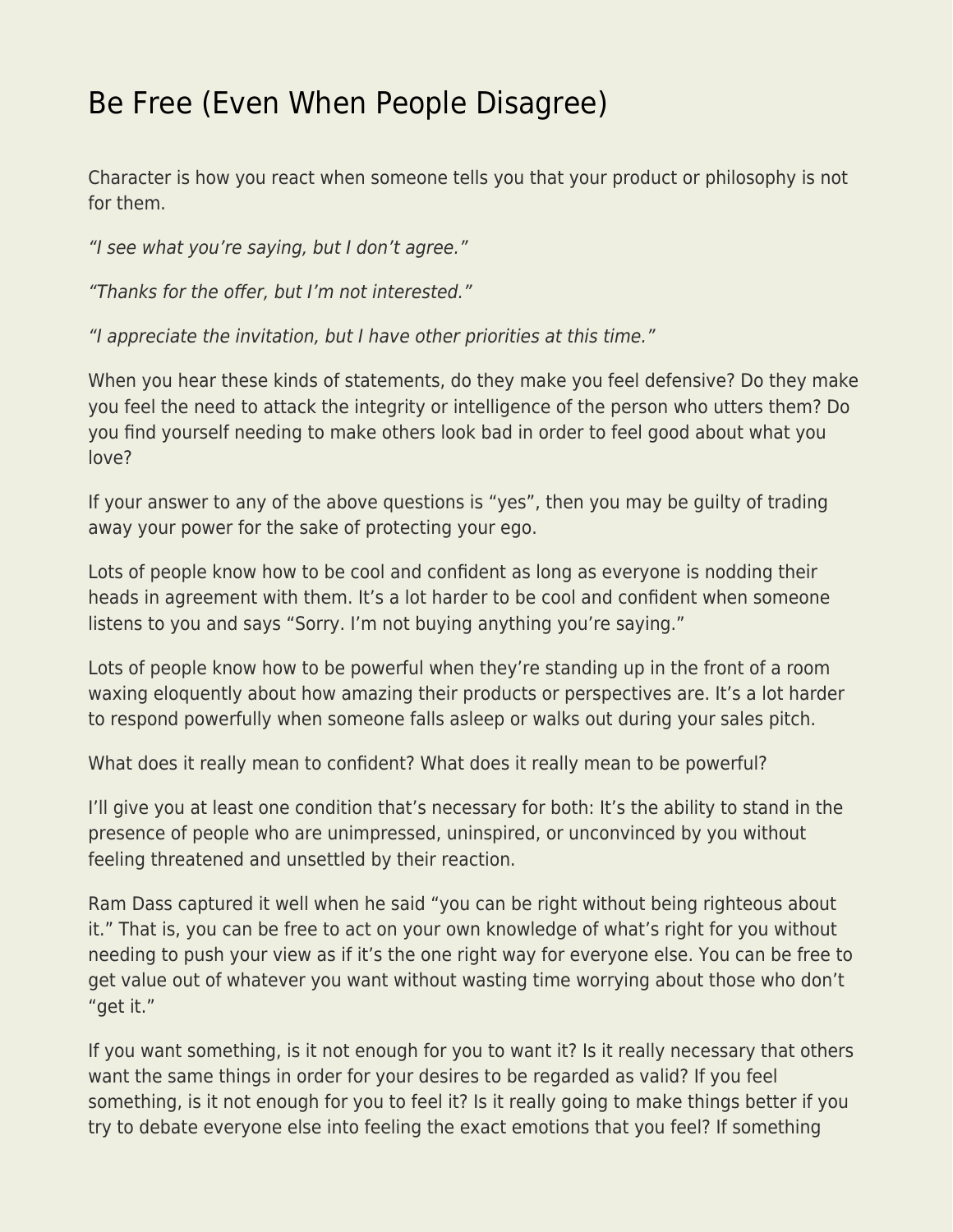works for you, is it not enough that it works for you? Is it really necessary to be angry or condemning towards those who don't find it to be useful?

What difference would it make if the whole world were on your side anyway? If everyone told you that you were right, would that somehow liberate you from the hard work you need to do in order to create the results you want? Will other people's declaration of your rightness magically make your challenges and responsibilities disappear?

I learned a pretty basic distinction from Carl Frederick many years ago: "you can be right or you can get what you want."

Sometimes you don't have to choose between those two things, but sometimes you do.

Sometimes the cost of doing what makes you healthy or happy is accepting the fact that someone else is going to label you as irrational or immature. Sometimes the cost of creating a good life is dealing with the fact that your concept of good is someone else's concept of stupid, silly, or selfish. Our unwillingness to live with this fact holds us back from living authentically more than anything else. We need too many people to like us, respect us, or be approving of us and this traps us in a self-defeating cycle.

My colleague Isaac Morehouse offered the following insight about what it truly means to be a sell out: "It's rarely about the money" he said. "Most people sell their soul for nothing more than not having a stranger get mad at them."

We say we want to be free, but what we really want is to be praised by others for being a great freedom fighter. So when someone threatens to take away that praise, we give away our power by focusing more on their reactions than on our goals. We say we want to make a difference, but what we really want is to be seen as a hero who makes a difference. So when our efforts to help someone are misunderstood, we give away our power by losing our cool and lashing out.

Power is a terrible thing to waste. And there's no quicker way to waste it than by losing your sleep or your sanity over people who don't share your point of view. At some point in your life, you have to take the risk of living as you believe.

"But what if some people find my beliefs to be boring?"

They most certainly will. You will survive. Own your power and move on.

"But what if some people misunderstand me?"

They most certainly will. You will survive. Own your power and move on.

"But what if some people talk about me behind my back?"